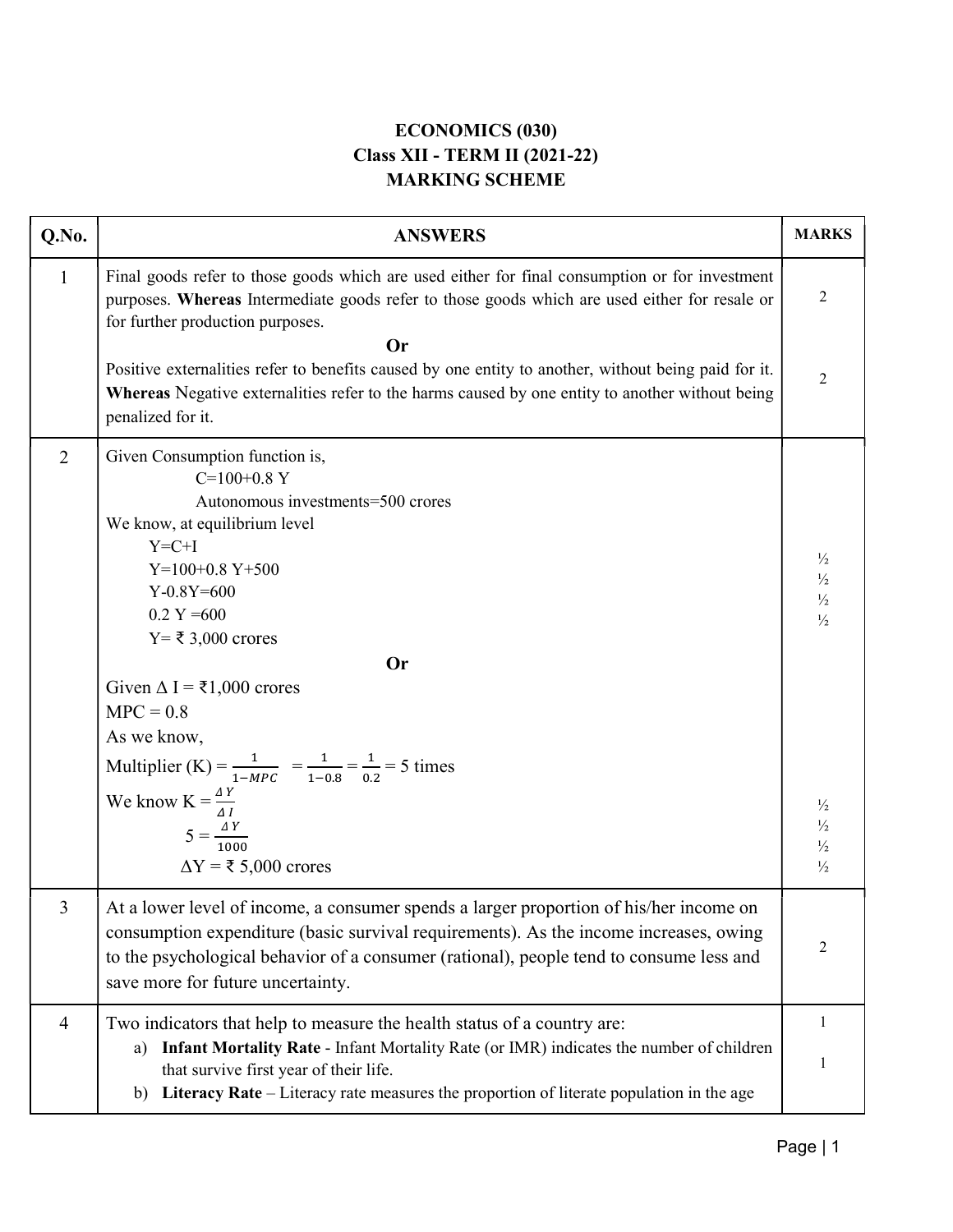|                | group of seven years or above.                                                                                                                                                                                                                                                                                                                                                                                                                                                                                                                                                                                                                 |                                  |
|----------------|------------------------------------------------------------------------------------------------------------------------------------------------------------------------------------------------------------------------------------------------------------------------------------------------------------------------------------------------------------------------------------------------------------------------------------------------------------------------------------------------------------------------------------------------------------------------------------------------------------------------------------------------|----------------------------------|
|                | <b>Or</b><br>The data in the given table reveals that:<br>a) Women constitute 16.5% of the total worker population in the economy.<br>b) The number of women workers in rural areas $(17.5%)$ are relatively higher than the<br>women workers in urban areas (14.2%). Due to the abject poverty in rural areas, rural<br>women are compelled to work more than their urban counterparts.                                                                                                                                                                                                                                                       | 2                                |
| 5              | The given statement is true; infrastructural development in an economy increases productivity,<br>induces higher investment, facilitates employment, and generates more income. With the rise in<br>income the quality of life of the people improves. Thus, conclusively we may say that<br>infrastructure contributes to the economic development of a country.                                                                                                                                                                                                                                                                              | 2                                |
| 6              | Following will not be included in estimation of National Income of India:<br>a. As such transactions are mere paper claims and do not lead to any value addition.<br>c. Compensation paid by the Government of India is mere transfer payment and does not<br>lead to any flow of goods and services in an economy.                                                                                                                                                                                                                                                                                                                            | $1\frac{1}{2}$<br>$1\frac{1}{2}$ |
|                | <b>Or</b><br>Nominal GDP= Real GDP $\times$ <i>price index</i><br>100<br>$=500\times\frac{125}{100}$<br>$=\t5625$ crores                                                                                                                                                                                                                                                                                                                                                                                                                                                                                                                       | 1<br>1<br>1                      |
| $\overline{7}$ | 'Investment in infrastructure as a percentage of GDP' is that proportion of Gross<br>Domestic Product which is invested for the development of infrastructural facilities in a<br>country.<br>According to the given data it is evident that India is contributing 30% of its total GDP<br>on infrastructural progress, which is just a notch above the corresponding figure of 28%<br>for Singapore.<br>Considering the vast geography of India this is a relatively lower proportion in this<br>direction. If India wants to grow at a faster rate, she must concentrate on higher judicious<br>investment on development of infrastructure. | 3                                |
| 8              | Economic advantages of China Pakistan Economic Corridor (CPEC) to the economy of<br>Pakistan are:<br>China provided financial and technical expertise to help Pakistan build its road<br>$\mathbf{i}$ .<br>infrastructure, supporting employment and income in the economy<br>CPCE has led to a massive increase in power generation capacity of Pakistan. It<br>ii.<br>has brought an end to supply-side constraints in the nation, which had made<br>blackouts a regular phenomenon across the country.                                                                                                                                      | $1\frac{1}{2}$<br>$1\frac{1}{2}$ |
| 9              | China has become famous for its 'Debt Trap Diplomacy' in recent times. Under this                                                                                                                                                                                                                                                                                                                                                                                                                                                                                                                                                              | 3                                |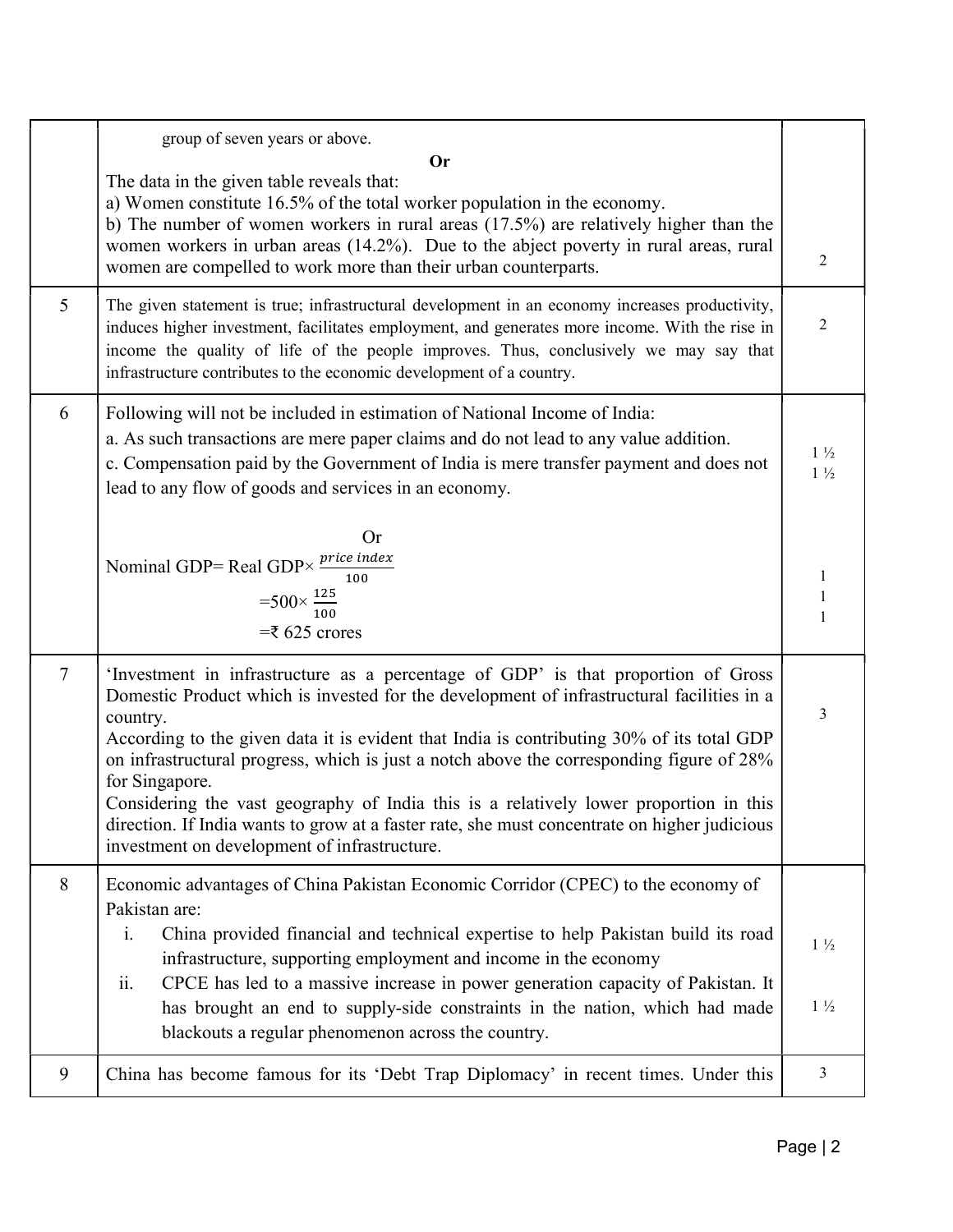|    | China provides financial and technical expertise/assistance to help various nations to<br>bring them under its direct or indirect influence.<br>The first and the foremost implication of the diplomacy is that Beijing has now become<br>Islamabad's largest creditor. According to documents released by Pakistan's finance<br>ministry, its total public external debt stood at \$44.35 billion in June 2013, just 9.3<br>percent of which was owed to China. By April 2021, this external debt had ballooned to<br>\$90.12 billion, with Pakistan owing 27.4 percent - \$24.7 billion - of its total external<br>debt to China, according to the IMF.                                                                                                        |                                            |
|----|------------------------------------------------------------------------------------------------------------------------------------------------------------------------------------------------------------------------------------------------------------------------------------------------------------------------------------------------------------------------------------------------------------------------------------------------------------------------------------------------------------------------------------------------------------------------------------------------------------------------------------------------------------------------------------------------------------------------------------------------------------------|--------------------------------------------|
| 10 | Non-monetary exchange transactions are not included in the estimation of Gross<br>Domestic Product on account of practical difficulties like non-availability of reliable<br>data. Although these activities enhance public welfare which may lead to under-<br>estimation of GDP.<br>For example: kitchen gardening, services of homemaker etc.                                                                                                                                                                                                                                                                                                                                                                                                                 | 3                                          |
| 11 | Two measures which may be used to solve the problem of inflation are:<br>An increase in Cash Reserve Ratio (CRR) may reduce the credit creation capacity<br>a)<br>of the commercial banks in the economy. This may lead to a fall in the<br>borrowings from banks causing a fall in Aggregate Demand in the economy, and<br>helps to correct the inflationary gap in the economy.<br>Sale of Government Securities in the open market by the Central Bank will<br>b)<br>adversely affect the ability of the Commercial Banks to create credit in the<br>economy. As a result Aggregate Demand in the economy may fall and correct the<br>inflationary gap in the economy.                                                                                        | $2\frac{1}{2}$<br>$2\frac{1}{2}$           |
| 12 | a) Domestic Income (NDP@fc)<br>$=$ (i)+(ii)+(iv)+(vii)+(viii)+(x)<br>=₹2000+₹800+₹460+₹940+₹300+₹200<br>$=$ ₹4,700 crore<br>b) Value of output is the estimated money value of all the goods and services, inclusive<br>of change in stock and production for self-consumption. Whereas,<br>Value added is the excess of value of output over the value of intermediate consumption.<br><b>Or</b><br>a) Net Value Added at Factor Cost (NVA @ FC)<br>$=$ (i)+(iii)+(iv)+(vi)-(v)<br>=₹6800+₹200+₹50+₹20-₹100<br>$=\t5,970$ crore<br>b) Component of net factor income from abroad are:<br>Net compensation of employees<br>1.<br>ii.<br>Net income from property and entrepreneurship<br>iii.<br>Net retained earnings of resident companies abroad<br>(any two) | 1<br>1<br>$\mathbf{1}$<br>1<br>1<br>1<br>2 |
| 13 | a) The traditional practices can help in controlling contamination without the use of chemical                                                                                                                                                                                                                                                                                                                                                                                                                                                                                                                                                                                                                                                                   | 2                                          |